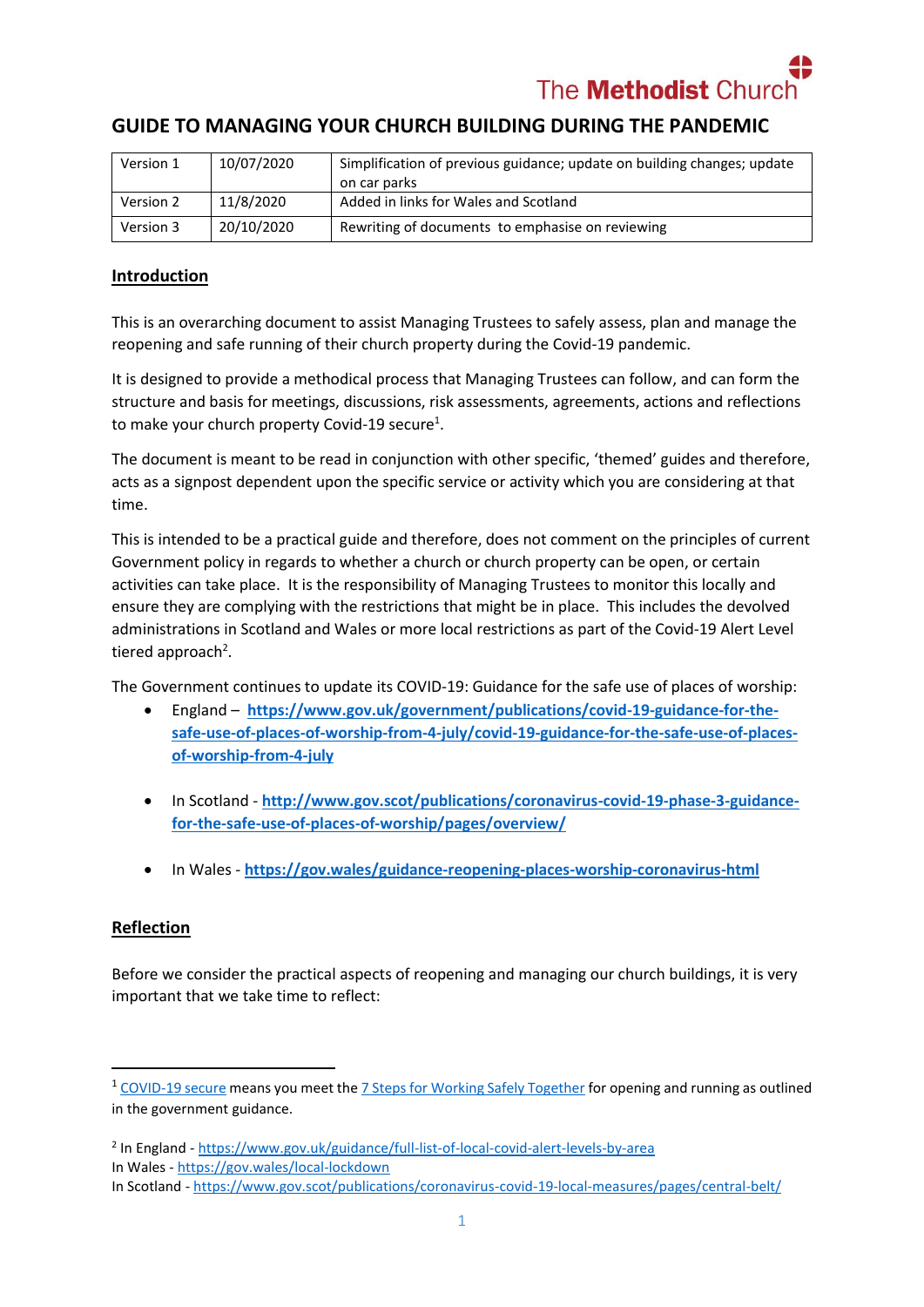# The **Methodist** Church

"Church" can be wherever we gather or scatter, conscious of our calling as disciples of Jesus. We already knew this, but the lockdown has brought it into sharp focus. We are now permitted to open our buildings once more. A desire to "return to normal" is natural, but may not be practically possible or missionally necessary at this time. Our task in this moment is to consider what use of our buildings and what pattern of worship will best serve the discipleship of our people and the needs of our local community.

As we continue on a journey during this pandemic, these questions can help us discern what God has been doing in us and in our communities. In this context, we can consider what God would have us do with our buildings and how God would have us worship:

- What have you learned during this period as a church that excites you about worship? What have you learned about evangelism and building relationships with new people?
- What have you not grieved for or missed as a church during this period? What might you decide not to pick up again?
- How have you perceived God's presence and hiddenness?
- What has this period taught you about the foundations of your mission as a local church?

Use these questions alongside your mission plan to work out God's way forward for you. For help with writing or reviewing your mission plan, download the new 'Mission Planning Workbook', found on [-https://www.methodist.org.uk/our-work/our-work-in-britain/evangelism-growth/leading](https://www.methodist.org.uk/our-work/our-work-in-britain/evangelism-growth/leading-churches-into-growth/write-a-great-mission-plan/)[churches-into-growth/write-a-great-mission-plan/.](https://www.methodist.org.uk/our-work/our-work-in-britain/evangelism-growth/leading-churches-into-growth/write-a-great-mission-plan/)

## **Mission, Planning & Monitoring**

Deciding to reopen and welcome people back to our church building is a significant decision by Managing Trustees and should not be taken lightly. It needs to be well planned before opening and then carefully managed and kept under review once the building is in use – with everything undertaken in the light of the church mission plan. To encourage positive discussion, Managing Trustees could consider the following suggestions:

- Allow time to fully consider matters, risks, approaches and options;
- Do not assume you can immediately do things 'as you used to do';
- Be creative, and remain open-minded to new ideas and approaches;
- Manage expectations, listen and learn from mistakes;
- Accept that saying 'no', 'not yet' or 'not like this' can be positive decisions;
- Work together and share ideas, within your Circuit or District or with other denominations.

This planning process is essential to ensuring that the church building can be opened safely and that it can be made Covid-19 secure. Alternatively, it can also highlight other considerations that need to be discussed and agreed. Think of this as a shared responsibility that is 'circular' in process, not linear. That is, the decisions and processes which are established now should be reviewed regularly, and changes should be made if need be. This is summarised below, where each heading forms a step towards reopening your church building and using it safely: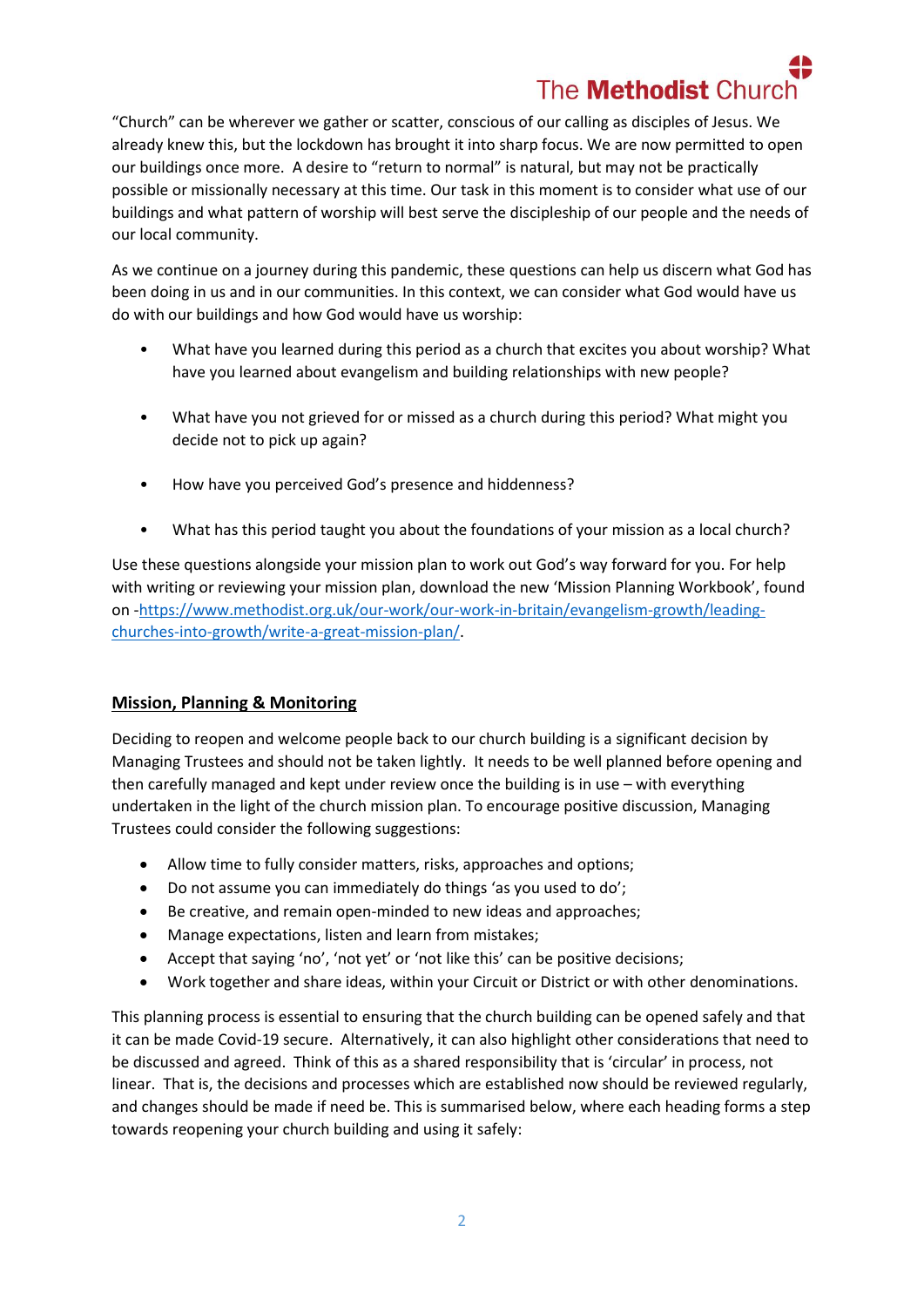



# **The Steps towards Reopening and Managing your Church Property**

### **STEP 1: Think Missionally**

If you have not developed a mission plan, you are strongly advised to take some time to write one, in consultation with church members, before making a decision to reopen for worship. Download the [Mission Planning Workbook](https://www.methodist.org.uk/our-work/our-work-in-britain/evangelism-growth/leading-churches-into-growth/write-a-great-mission-plan/mission-planning-toolkit/) and contact your District Mission Enabler and/or Regional Learning Network Co-ordinator for help and advice.

The following review questions are suggested:

- What changes in your community have you noticed during lockdown? What new strengths have you observed? What new needs have arisen?
- What has been the impact of lockdown on your church? What strengths have emerged? In what ways have you been weakened – e.g. members who have died, members shielding at home, furloughed staff, lost income?
- Have any new dreams or visions come to light?
- What priorities did you discern when writing your mission plan? Are these still the things on which you believe God would have you focus?
- What actions had you planned? Can they still take place perhaps in a different way or must they be set aside for now? What new actions might be possible?
- What fruit do you long to see in your community as a result of your actions?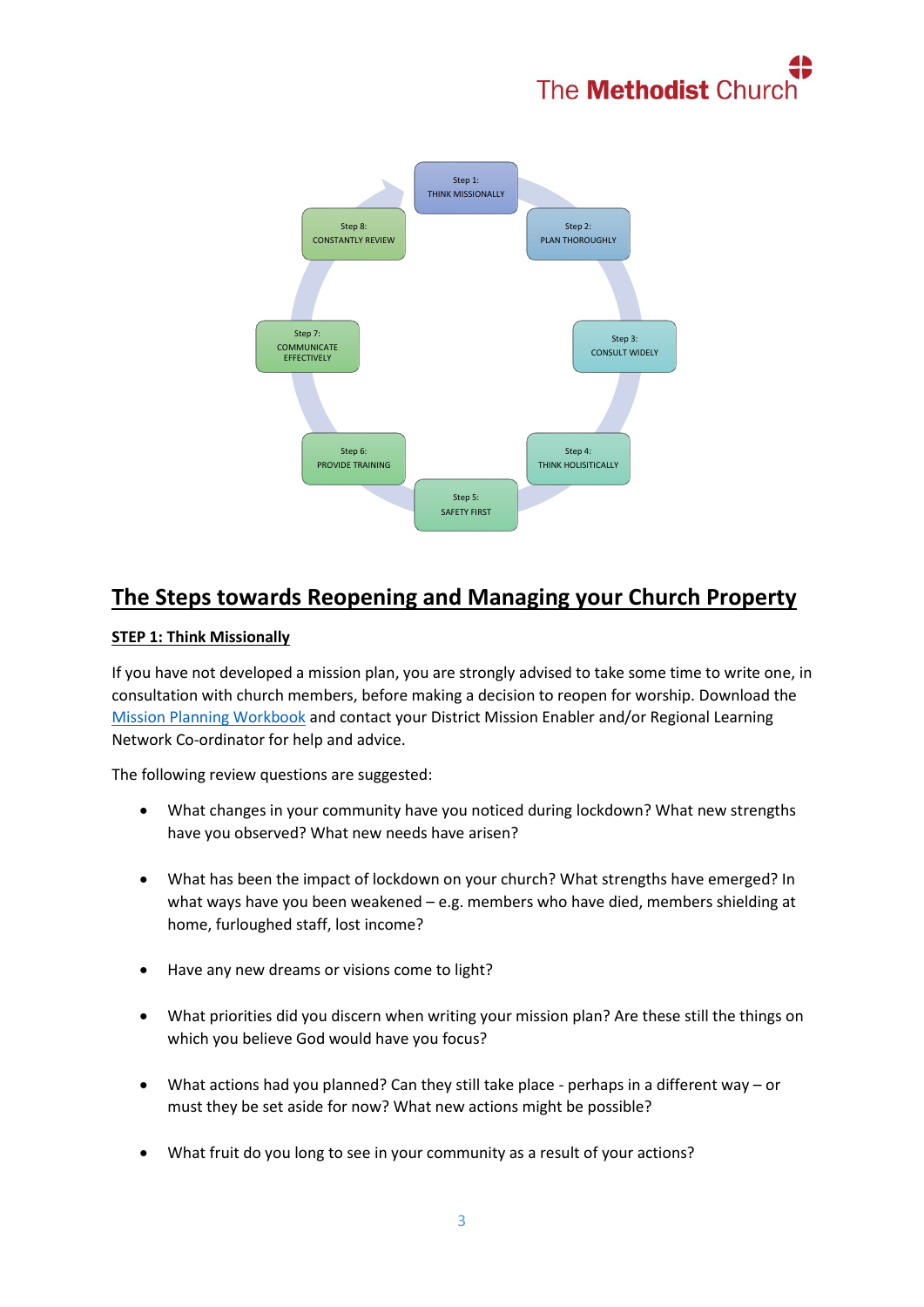

#### **STEP 2: Plan Thoroughly**

**.** 

It should be kept in mind that reopening our churches is not mandatory, but remains the responsibility of Managing Trustees to decide. You should work with their circuits or districts to develop a phased approach if necessary, to suit local situations and priorities, and allow resources and expertise to be shared where needed. A decision to reopen a church building should be based upon assessing the risks and putting plans in place to ensure that it is safe to do so. It is acceptable to decide that it is not safe to reopen at this particular time, or that reopening should be carried out in a phased way.

The initial planning phase should consider the different areas of risk associated with opening and using the property, and should be undertaken before the building is reopened. The following actions are suggested:

- It will help to appoint a dedicated **responsible person** for COVID-19 related health, safety and safeguarding matters. This gives a single point of contact for everyone, so that decisions can be made quickly and actions implemented efficiently in response to issues going forward.
- This does not have to be seen as a new role, as it might be undertaken by an existing office holder as a set of additional, temporary responsibilities. Alternatively, Managing Trustees working together within circuits could consider this as a shared role covering a number of chapels. This is encouraged, if practical, as it will be a good way of sharing resources, information, knowledge and ideas. This may help those areas who have smaller chapels or limited experience in this particular responsibility.
- It is practical to have a delegated Committee to support this individual in decision making. This can be convened 'virtually', and will help with consistency of approach. Again, it may be appropriate to help support individual churches, if this were considered at a circuit level. It will help make better use of resources and ensure consistency of approach across an area.
- It is **a legal requirement** that you undertake a **[Risk Assessment](https://www.methodist.org.uk/for-churches/property/coronavirus-guidance-for-property/)** for the whole building. This is a legal direction within the Government's guidance, and more details can be found under existing Health and Safety legislation.<sup>3</sup> It might be helpful to look at the sample risk [assessment from the HSE.](https://www.hse.gov.uk/coronavirus/assets/docs/risk-assessment.pdf)
- Follow the outcomes of the Risk Assessment to produce a live<sup>4</sup> [Action Plan](https://www.methodist.org.uk/for-churches/property/coronavirus-guidance-for-property/). This will outline what physical changes or provisions Managing Trustees need to instigate to manage risks throughout the property. This should be a practical document with achievable actions.
- It is advisable to review the Action Plan weekly, or perhaps daily in the first few weeks, depending upon how the property is used and occupied, and make changes where needed.

<sup>3</sup> *Health and Safety at Work etc Act 1974: https://www.hse.gov.uk/legislation/hswa.htm*

<sup>4</sup> *Where mentioned in this guidance, 'live' means a document which is reviewed and updated as part of a continuous process of reflection by those who have responsibility for it, on how well it is working in reality, and making changes to it if needed; it is not intended to be a one solution, static document. It forms part of Step 7 in this process.*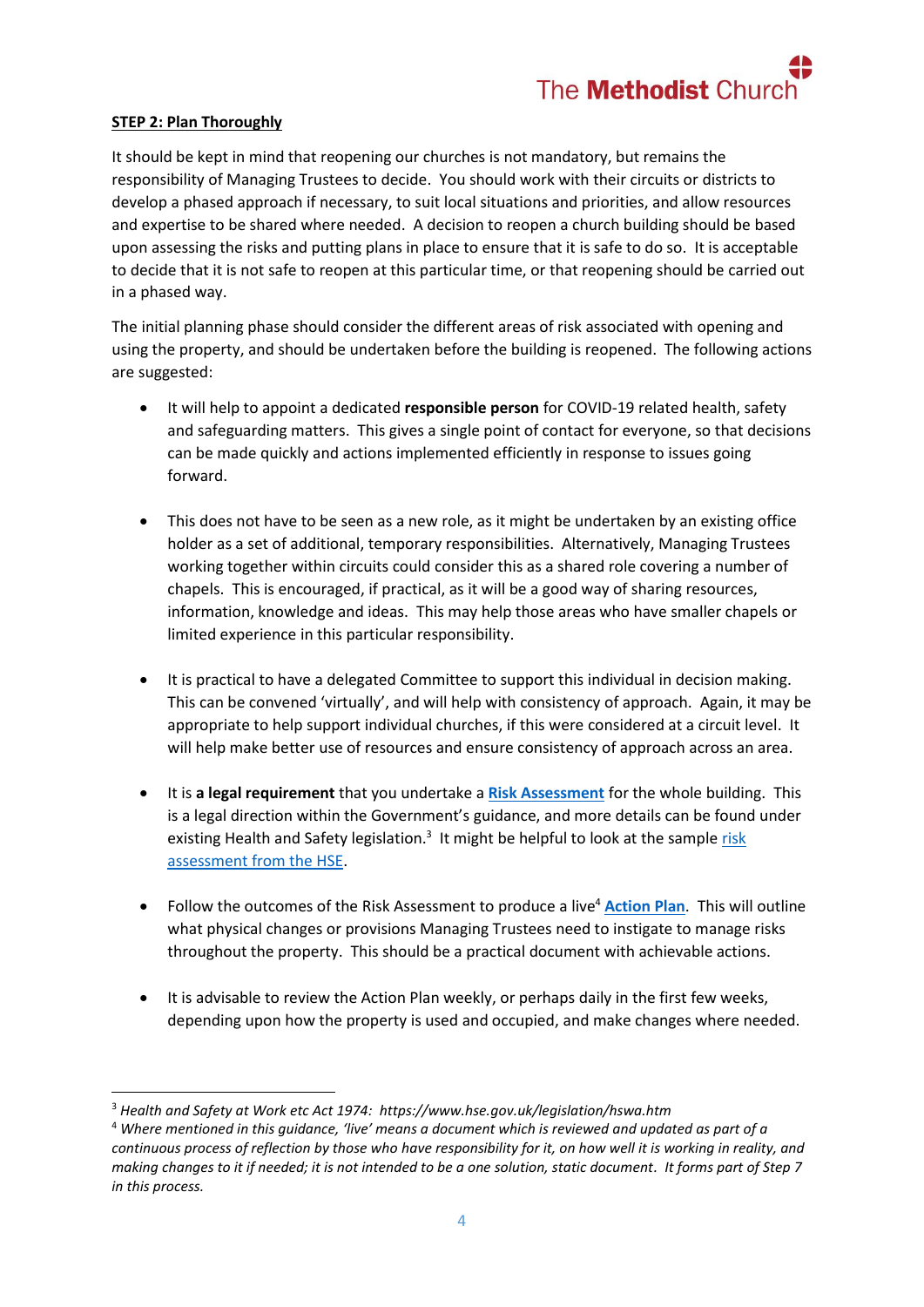# The **Methodist** Chur

- It may be necessary for the **responsible person** to respond on an *ad hoc* basis if a particular issue arises during the course of a day; this is why the Risk Assessment and Action Plan should be seen as 'live' documents which evolve, to help improve processes by learning through implementation.
- Meetings and discussions are important to ensure planning and ongoing monitoring processes are completed successfully. This communication should be easy and practical and take into consideration the need for social distancing. The medium used should therefore be proportionate to the discussion and actions required:
	- $\circ$  Use telephone, email or online meeting platform communications wherever possible;
	- o Use digital images or recordings of an issue with emailed communication if needed;
	- $\circ$  If a property visit is required, then operate a timed system, so that only essential people are in the building and social distancing rules can be accommodated safely;
	- o If attending in person and social distancing is not achievable, ensure suitable PPE is worn to avoid potential transfer of infection, e.g., masks and gloves.
- Once a decision has been reached to reopen the property for the first time please refer to the Connexional Property Team's **[Re-opening a Building](https://www.methodist.org.uk/for-churches/property/coronavirus-guidance-for-property/) Checklist,** which covers the following:
	- o Airing the Building
	- o Outside the Building Checks
	- o Checking Cleanliness of the Building
	- o Electrics
	- o Heating
	- o Water Systems and Legionella
	- o Organ Maintenance
	- o Cleaning
	- o COVID-19 Risk Assessment

## **STEP 3: Consult Widely**

#### Generally

Managing Trustees should consult and engage with all those who use or access the building. This will ensure that every stakeholder's requirements are considered in the **[Risk Assessment](https://www.methodist.org.uk/for-churches/property/coronavirus-guidance-for-property/)** and **[Action](https://www.methodist.org.uk/for-churches/property/coronavirus-guidance-for-property/)  [Plans](https://www.methodist.org.uk/for-churches/property/coronavirus-guidance-for-property/)**. These may include the following (this is not an exhaustive list):

- o Church membership;
- o Ministers;
- o Property Secretary or Property Stewards;
- o Church group leaders such as youth workers or mission enablers;
- $\circ$  Those who care for the building, particularly those who clean it;
- o All the local community and groups who use the building and its facilities.

Managing Trustees may also consult specific Connexional Property guidance at this point to suit the activities that are considering returning. This may be for worship or prayer, but equally be preschools, charity shops, some work activities and essential community activities. There are also considerations if you are undertaking repairs or construction work, which is also covered by separate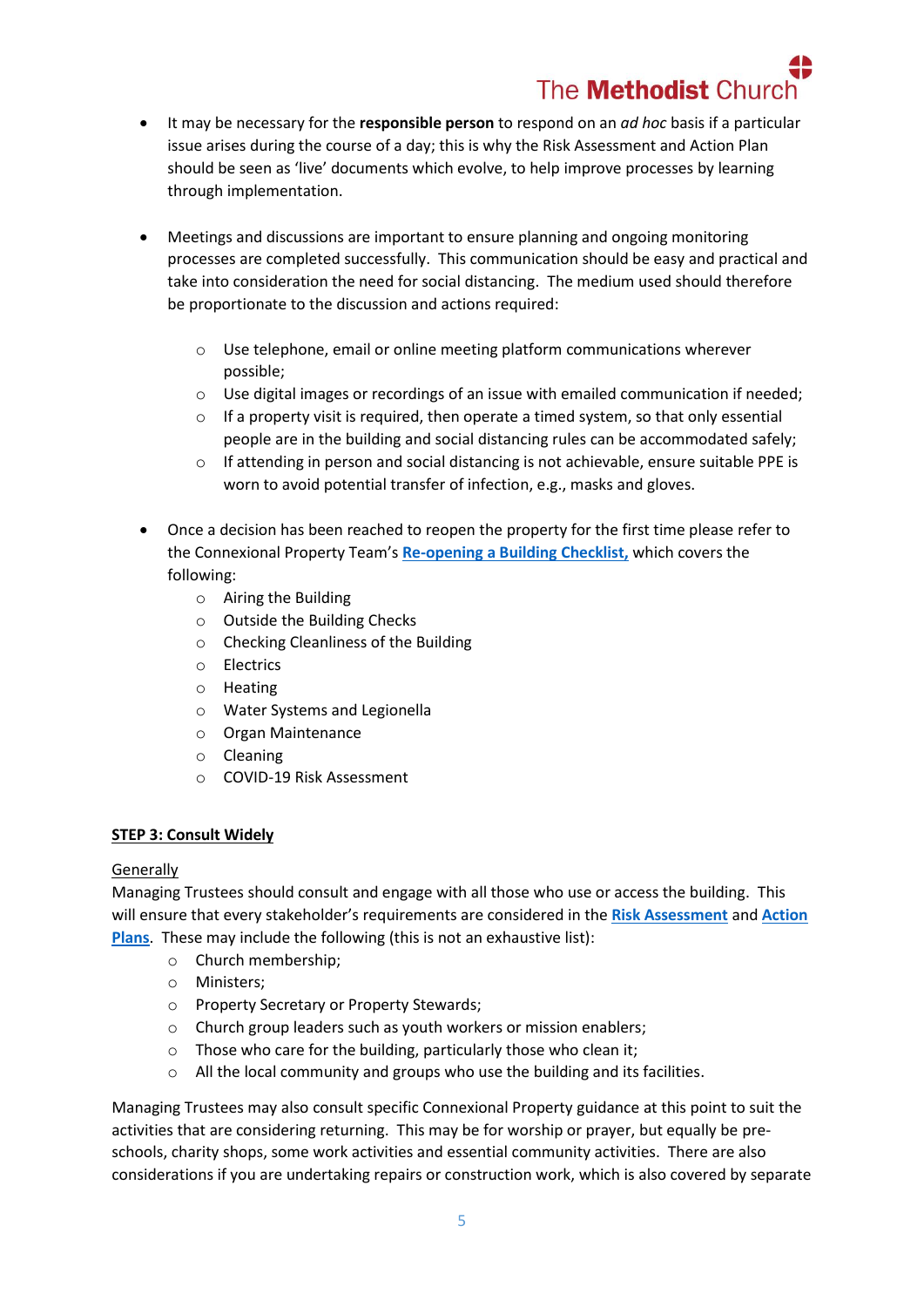Connexional Property guidance. This is also dealt with in more detail under Step 6: Safety First. All can be found under –

<https://www.methodist.org.uk/for-churches/property/coronavirus-guidance-for-property/>

### Lease and Other Legal Obligations to Consider

It is essential that TMCP are consulted in relation to any impact on leases or legal obligations. Please contact TMCP if you have any queries relating to the lease or licence under which a Third Party uses the church premises. Specific information relating to COVID-19 and its impact on leases and licences can be found on the TMCP website in thei[r Lease COVID-19 FAQs](https://www.tmcp.org.uk/about/covid19/resources/faq#4) (FAQ 4 to FAQ 8 inclusive) and their [Licence COVID-19 FAQs](https://www.tmcp.org.uk/about/covid19/resources/faq#1-1) (FAQ 1 to FAQ 3 inclusive).

#### Please note:

- If Managing Trustees want to allow a Third Party to use more of the church building than is under the current lease or licence (to allow for social distancing), then this would need to be documented very carefully. Please contact TMCP so that full guidance can be provided depending on the circumstances.
- Any requests from tenants for rent concessions in view of COVID-19 must be considered and documented very carefully. Please refer to the guidance in the [Non Residential Leases](https://www.tmcp.org.uk/news-hub/non-residential-leases-requests-from-tenants-to-a-rent-concession) – [requests from Tenants to a Rent](https://www.tmcp.org.uk/news-hub/non-residential-leases-requests-from-tenants-to-a-rent-concession) Concession article on the TMCP website.
- Please bear in mind that the ability to limit rights that a Third Party exercises over communal areas will depend upon whether they are using Methodist premises under a lease or a licence. In relation to leases, please refer toTMCP's Lease [COVID-19 FAQs](https://www.tmcp.org.uk/about/covid19/resources/faq#4) (FAQ 7.1). Managing Trustees have more flexibility with licences but will need to consider whether the terms of the licence require formal change. Please contact TMCP for guidance.
- Please consider any services provided to a Third Party under a lease, e.g., cleaning, very carefully, bearing in mind not only the Government's guidance and guidance issued by the Methodist Church relating to COVID-19, but also their legal rights under the lease. Please refer to TTMCP's Lease [COVID-19 FAQs](https://www.tmcp.org.uk/about/covid19/resources/faq#4) (FAQ 7.1).

#### Insurance Matters

It is important consult your insurer on any matters relating to property insurance, including any impact of Covid-19 on the conditions of your specific insurance policy. Methodist Insurance has provided a comprehensive set of COVID-19 guidance on thei[r website.](https://www.methodistinsurance.co.uk/)

#### Physical Building Alterations

In this guidance, it is not intended to suggest that physical changes to a property, either temporary or permanent are required or indeed encouraged. Managing Trustees might consider this though as a means of achieving a temporary, safe environment for building users, which will enable activities to resume in their church buildings. It could also be considered as part of a wider project or expansion of the church building for mission purposes in this regard.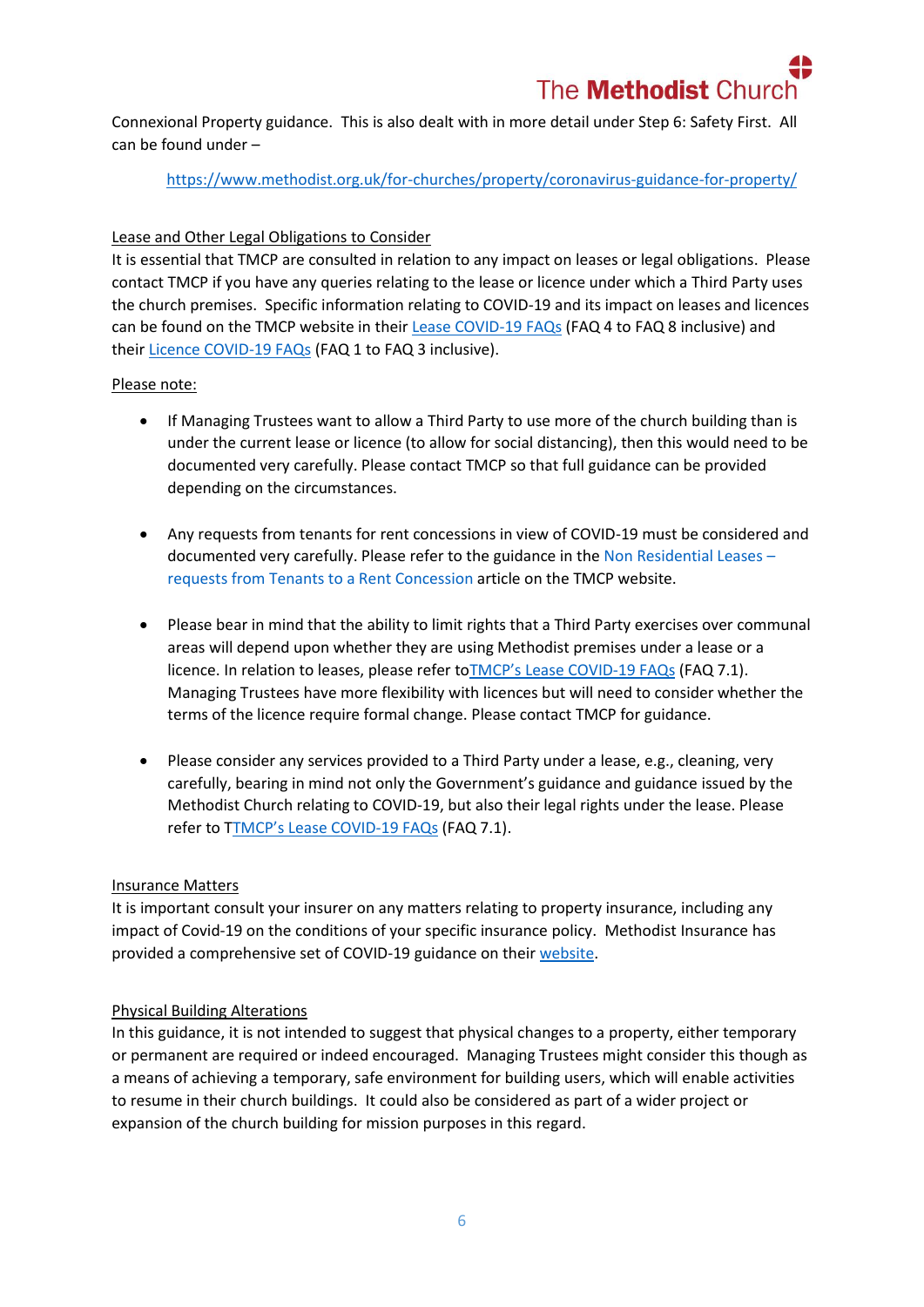Note: When a building or space is being repurposed as a place of worship, i.e. you are using a building or space which you have not used previously for this purpose, a new fire risk assessment must take place.

If such considerations are undertaken, then it is important that Managing Trustees follow the correct process for obtaining advice and consent. This should include their District Property Secretary, the Connexional Property Team and Conservation Officer (if the building is listed or in a Conservation Area) for specific property advice and TMCP in the case of more major property changes and matters which will have an impact on lease or licence arrangements (see section above) .

#### **STEP 4: Think Holistically**

It is essential that Managing Trustees consider the building as a whole in there planning. You should consider how different activities or users interact, rather than looking at each situation or user group in isolation. This will ensure that a 'joined up' plan is developed. Managing Trustees may wish to consider some key areas of risk during this process that will be affected by the size and layout of the property and the types of user:

#### 1. Numbers of Building Users

As part of initial planning and consultation, collectively assess how many people may be using the building at any one time during a typical week. This forms an important basis of the Risk Assessment and may lead Managing Trustees to make changes to rotas and how the building is used. This will allow clear forward planning, ensuring that all users are safe, and managing expectations for everyone.

#### 2. External Spaces and Car Parks

Assessing social distance measures will also apply when travelling to and from a place of worship. Decisions to reopen car parks are to be made locally and practical measures such as changing the car park layout to help people socially distance should be considered. Government guidance covering this aspect of consideration can be found at <https://www.gov.uk/guidance/coronavirus-covid-19-safer-travel-guidance-for-passengers>

#### 3. Common Areas between Different Building User Groups

Be aware that controls within other users' 'separate environments' will be developed by those users. Equally it is important for Managing Trustees to share their overall guidelines and controls to ensure that there is compatibility and co-operation in approach between everybody. This is important, as consideration should be given to the **points of contact or interaction** between different occupiers, rooms or properties, such as within communal or shared areas. It is essential that these potentially high-risk areas of contact between building user-groups are risk assessed, Action Plans are clear and practical, and processes are managed and controlled very carefully. It is particularly important that there are clear agreements between users as to the allocation of responsibility; be it a particular room, a cleaning rota, or a cleaning standard. As a guide, such high risk areas might include:

- o Entrance doorways
- o Corridors
- o Washroom and WC facilities
- o Kitchens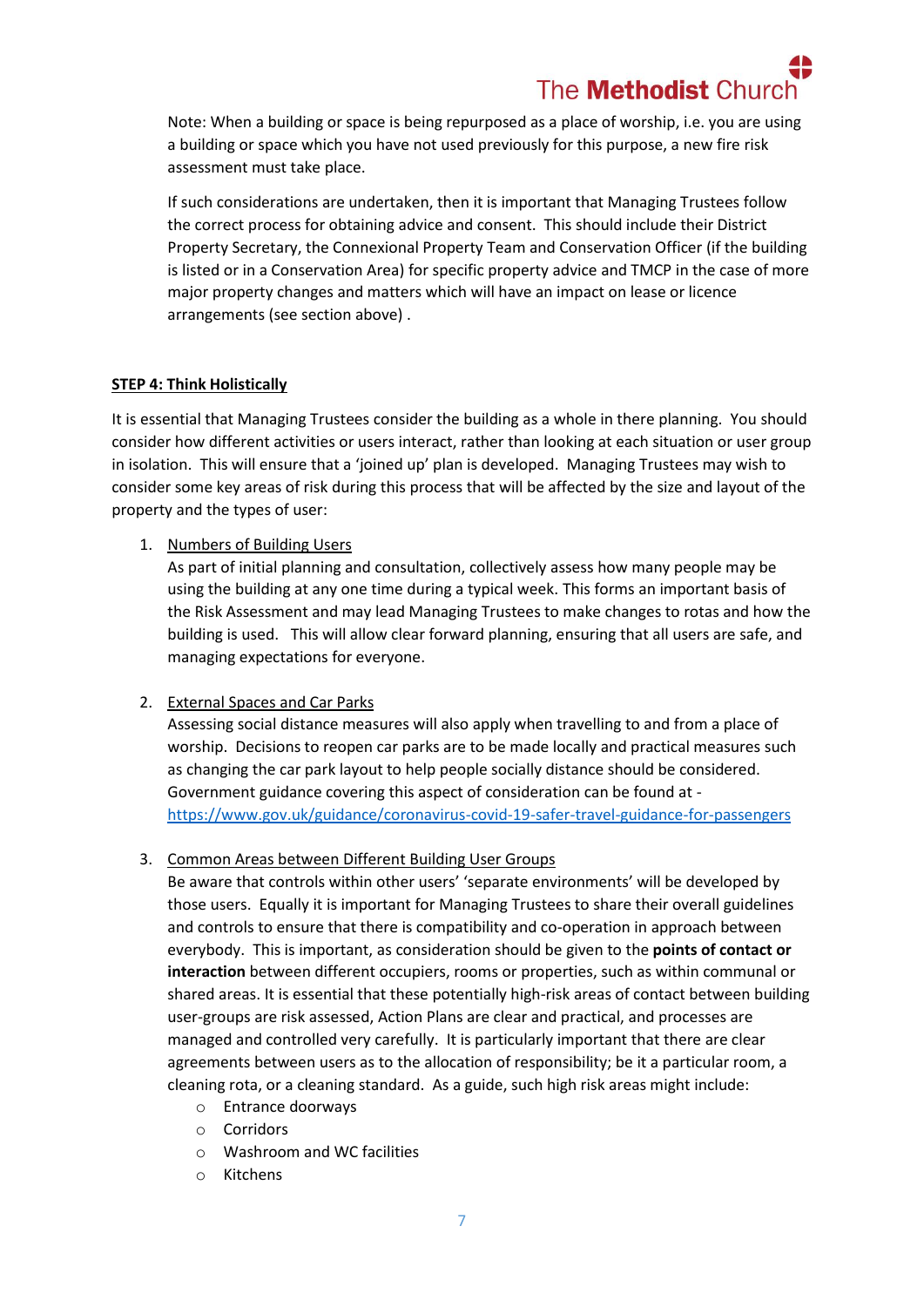

- o Halls/Larger Rooms
- o Outside spaces

This agreement is especially relevant if temporary accommodation changes are being made, beyond the arrangements set out under an existing lease or licence agreement, for example. It is important that if any changes are made, even temporary, to existing agreements then this is checked with TMCP – refer to their guidance set out in **Step 3** above.

- 4. Property Access, Limitations, Means of Escape & Security Matters Safe means of access and egress for every building user is essential, and is considered in the Risk Assessments and Action Plans, including the following general points:
	- Limit the number of key holders to the building to ensure controlled access.
	- Limit access to other parts of the building not in use; this will limit potential virus spread and help manage the responsibilities on cleaning regimes.
	- The Government has requested that churches in England assist the NHS Test and Trace service by keeping an accurate temporary record of visitors to church premises for 21 days. Please refer to [TMCP's Guidance on Test and Trace](https://www.tmcp.org.uk/news-hub/new-test-and-trace-record-available) for further information and templates.
	- Ensure that any access or areas in use do not have compromised fire-escape routes or means of escape to external areas.
	- Ensure that any access or building limitations do not compromise security for the open parts of the buildings or other parts of the building.
	- Ensure that if alternative access and egress points are used that they still allow fair and equal access to everybody in accordance with the requirements under the Equality Act 2010.

#### 5. Moving around the Building

- Limit movement between different user group areas within the building(s) to maintain social distancing as much as possible and reduce potential virus transfer.
- Limit the number of people who use lifts or stairs if possible and relevant.
- Try to reduce the number of people in high traffic areas, particularly if these are used more regularly as part of a temporary circulation regime. This might be achieved through using different entrances and exits, or changing the timings of use by different groups.
- Mark areas using tape to help people keep to the advised social distance limits.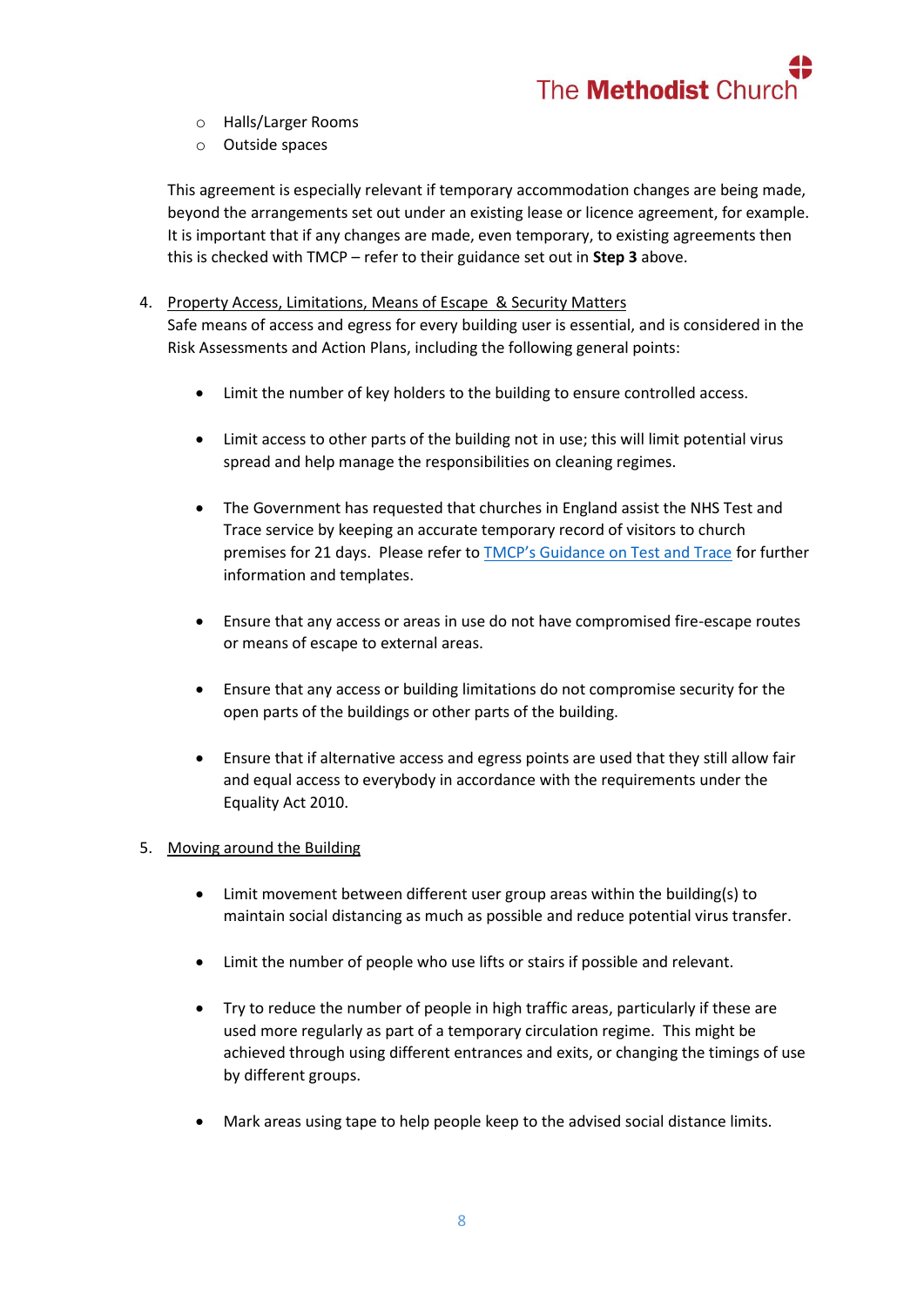# The **Methodist** Chur

- Consider introducing temporary pedestrian walkways to allow people to maintain social distancing when moving around – this will also be relevant in external areas.
- 6. Common Areas

Agree between all users how communal or common areas are used, such as kitchens or toilets. The following could be considered:

- Physically moving tables/chairs to social distance limits.
- Staggering use times by introducing a rota so that people are not using spaces at the same time – this should be carefully considered in context, depending upon the specific situation relevant to the church building and how it is used.
- Where the above is not possible, create additional separate space for different users.
- Marking areas using tape to help people keep to the advised social distances limits.
- Considering the use of outside areas for activities if the location is suitable and safe.
- Where you cannot keep to the advised social distances limits, you need to think about how to keep common areas clean and prevent transmission by touching contaminated surfaces, including:
	- o How frequently you need to clean common areas.
	- o Identifying objects and surfaces that are touched regularly and decide how frequently to clean them.
	- $\circ$  Setting clear guidance and lines of responsibility for the use of kitchen and toilet facilities to make sure they are kept clean.

## **STEP 5: Safety First**

Once the general risk assessments and planning for the property have been implemented, there are the considerations for how the building will be used in practice. This has to be undertaken with the primary consideration being, first and foremost, each person's safety.

- 1. These are addressed under **separate guidance sections in the Connexional Property Guidance** so Managing Trustees can address specific issues. These can be found under three key headings:
	- Guide for Using Your Worship Space
	- Guide for Other Property Users
	- Guide to Construction, Repairs and Inspections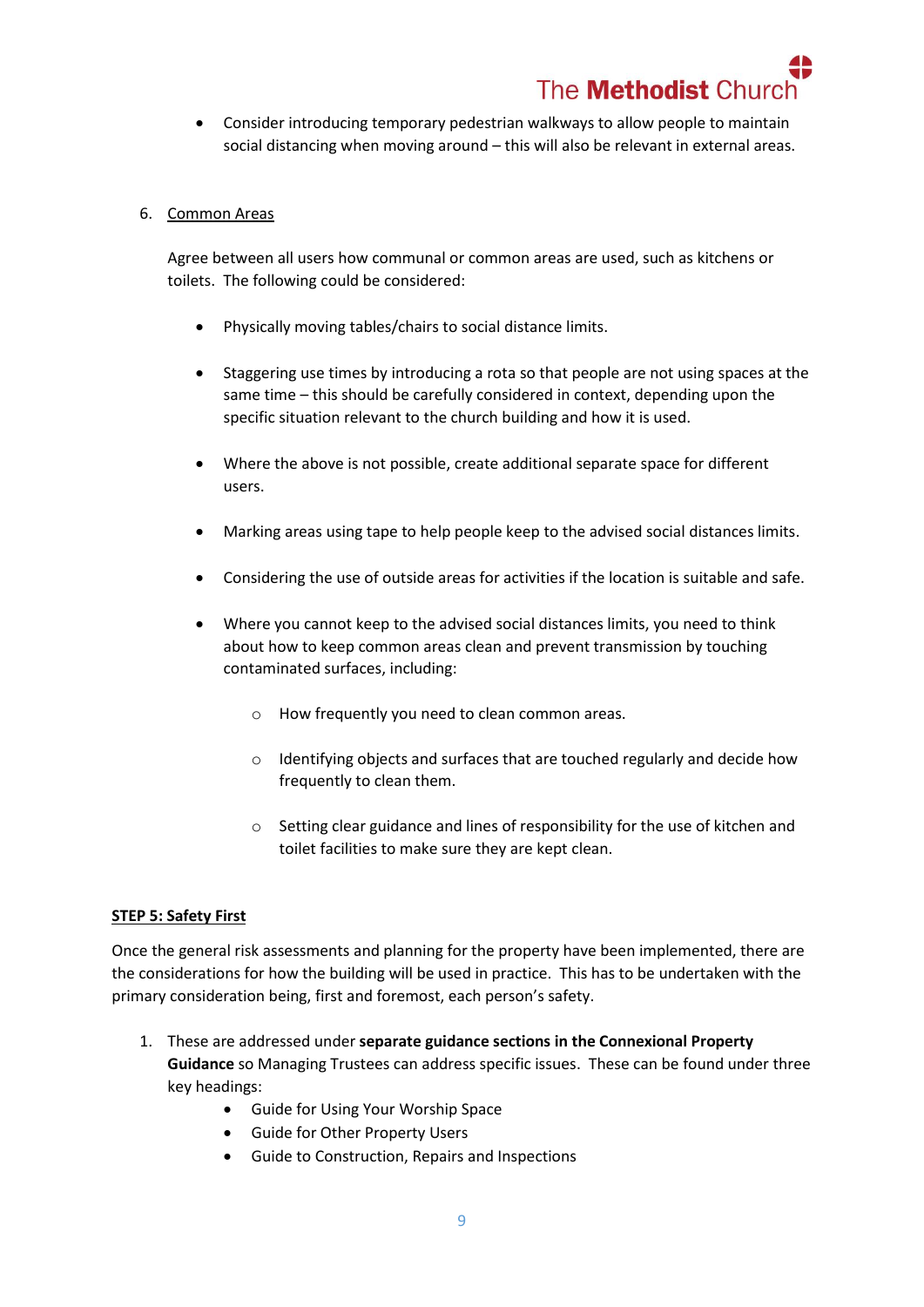

#### 2. Cleaning and Hygiene

Refer to the separate guidance produced on Cleaning [Churches during Covid-19.](https://www.methodist.org.uk/for-churches/property/coronavirus-guidance-for-property/)

#### 3. Personal Protective Equipment (PPE)

Ensure that PPE is available to church members if Risk Assessments suggest this is necessary when using the building; please refer to the following link for more details.

#### **STEP 6: Provide Training**

Throughout this process, it is important to assess risk, make decisions and implement measures that are **proportionate to your specific situation and building**. In most cases, this could be facilitated through agreeing with members who can undertake specific responsibilities, either within a current or additional role. This might also be considered as shared roles between smaller chapels across a district as part of a phased opening plan. It is important that these practical roles are shared so that a small number of people are not overburdened.

However this is agreed, it is important that each of these individuals is provided with information and training proportionate to the role. This is not an exhaustive or prescriptive list, but Managing Trustees may wish to consider the following roles through the Action Plan:

- Overall 'Responsible Person' for COVID-19 safety and safeguarding matters
- $\bullet$  Steward(s) at entrance/exit
- Steward(s) within worship space to allocate seats and ensure social distancing
- Cleaning team (either within or outside the membership)
- Someone with responsibility for listening to concerns or ideas from a welfare perspective

#### **STEP 7: Communicate Effectively**

- 1. Agree how plans will be communicated
	- Find communication media suitable for all church building users.
	- Avoid confusion and 'mixed messages' which could jeopardise any safety measures.
	- Allow for regular updates if plans are changed or updated.

#### 2. Information and guidance

- It is important that all users of the building are provided with information on the guidance and procedures for using the building. This should be facilitated through a number of means, depending upon specific circumstances:
	- $\circ$  Send out information directly to leaders or those responsible for groups prior to reopening the building or them using it; or
	- o Make guidance available to everybody immediately upon entering the building;
- It is also recommended that signage is placed strategically around the building to remind building users of their responsibilities and any restrictions which are in place. This is specifically covered in the Signage section below
- 3. Signage
	- This is essential to successful communication and can include:
		- o Information on how to use the building;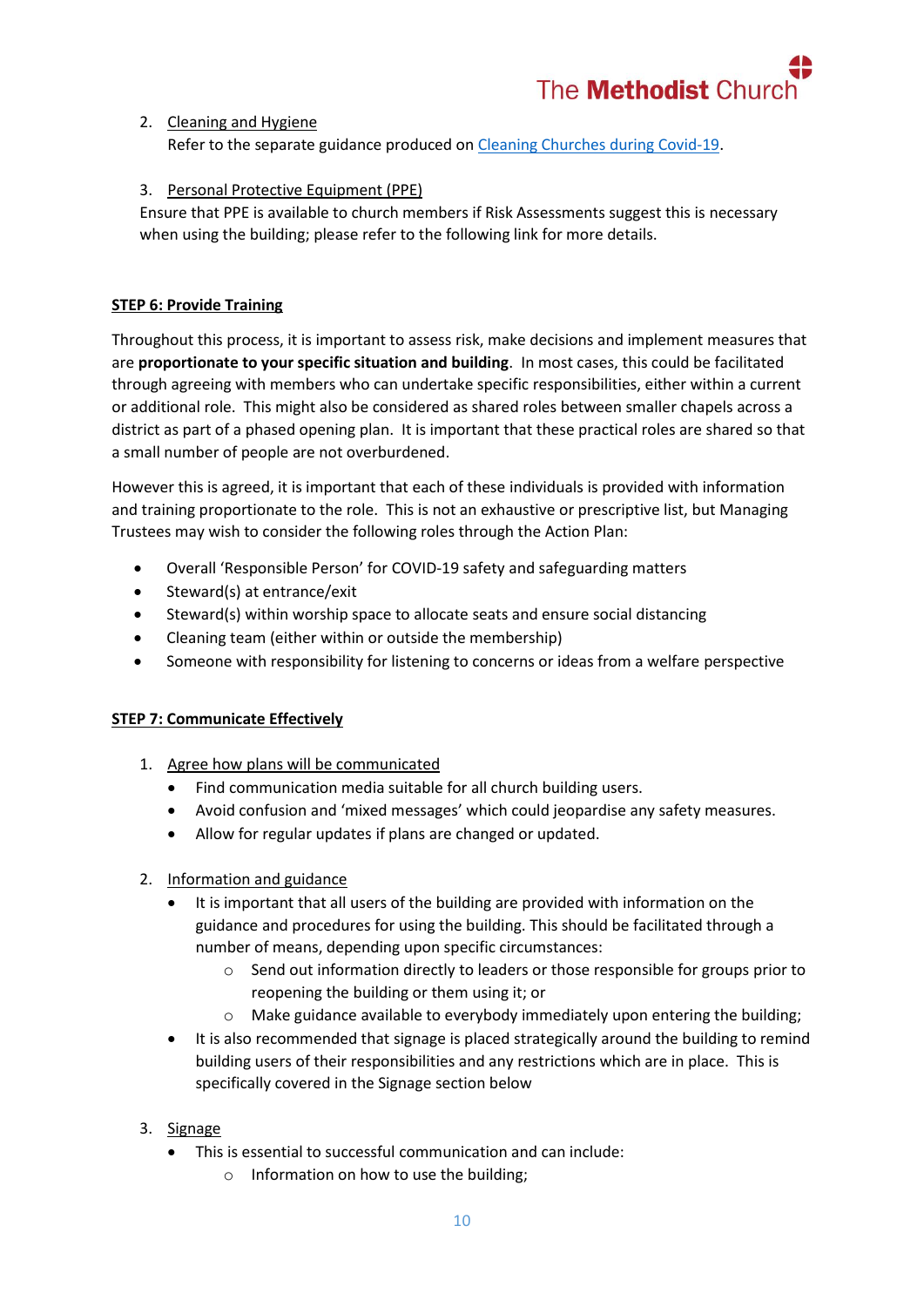

- o Directions towards specific entrances or exits;
- o Directions towards rooms to avoid unnecessary movement around building;
- o Directions towards specific rooms for user groups;
- o Hygiene considerations such as hand washing.
- Signs can be ordered from [CPO](http://www.cpo.org.uk/methodistppe) or downloaded from th[e Methodist website.](https://www.methodist.org.uk/about-us/coronavirus/posters-for-reopening-churches/) Some other recommendations include:
	- o [Best Practice Handwashing Technique](https://assets.publishing.service.gov.uk/government/uploads/system/uploads/attachment_data/file/886217/Best_practice_hand_wash.pdf)
	- o [Best Practise Hand Rub Technique](https://assets.publishing.service.gov.uk/government/uploads/system/uploads/attachment_data/file/886216/Best_practice_hand_rub.pdf)
	- o [Hand-Washing Technique \(child version\)](https://www.methodist.org.uk/media/17916/hand-hygiene-poster-2020.pdf)
	- o [DoH Wash Your Hands](https://www.methodist.org.uk/media/17914/doh-handwash-poster-19-03-2020-3.pdf)
	- o [Follow Catch it, Bin it, Kill it](https://www.england.nhs.uk/south/wp-content/uploads/sites/6/2017/09/catch-bin-kill.pdf)
	- o [Cover Coughs and Sneezes \(child version\)](https://www.methodist.org.uk/media/17915/respiratory-hygiene-poster-2020.pdf)
	- o [Compliance with Covid-19 Guidance \(revised\)](https://assets.publishing.service.gov.uk/government/uploads/system/uploads/attachment_data/file/897765/staying-covid-19-secure-2020.pdf)
	- o [Places of Worship Action Card](https://www.methodist.org.uk/media/19101/a4actioncard_places-of-worship.pdf)
- 4. Other Considerations
	- It is important that all building users are aware of restrictions so they can prepare in advance.
	- Consider how you will pass information and guidance to people who don't speak English as their first language or others who may struggle with written and verbal communication or have disabilities such a visual impairment.

#### **STEP 8: Constantly Review**

- 1. The designated Committee should hold regular reviews with the 'Responsible Person'.
- 2. Hold conversations with interested parties, listening to and acting on their concerns.
- 3. Implement changes to the Risk Register and Action Plans if necessary.
- 4. Ensure the Action Plan aligns with any wider Government or Connexional guidance.

**NOTE:** it is important that Managing Trustees use these periods of assessment, experiment and reflection to decide if reopening or remaining open is a viable option. It is suggested that it would be acceptable at this stage to decide that it might be better to close the building again and focus on alternatives means of worship, mission and ministry as outlined in Section 8i above.

#### **Where to ask questions or get additional Support**

This guidance is provided to help support Managing Trustees in the steps they need to consider in reopening their church buildings. We appreciate that there is a lot to think about and discuss, and although it is written to be as comprehensive as possible, there may be specific situations or arrangements which are not covered here. If you require any further support or have questions, please contact the following:

**Connexional Property Team** [\(https://www.methodist.org.uk/for-churches/property/\)](https://www.methodist.org.uk/for-churches/property/)

- **General Queries:** [property@methodistchurch.org.uk](mailto:property@methodistchurch.org.uk) or 020 7467 5271
- **Listed Buildings & Conservation Areas:** [conservation@methodistchurch.org.uk](mailto:conservation@methodistchurch.org.uk) or 0161 235 6739
- **Pastoral enquires:** [mvw@methodistchurch.org.uk](mailto:mvw@methodistchurch.org.uk)